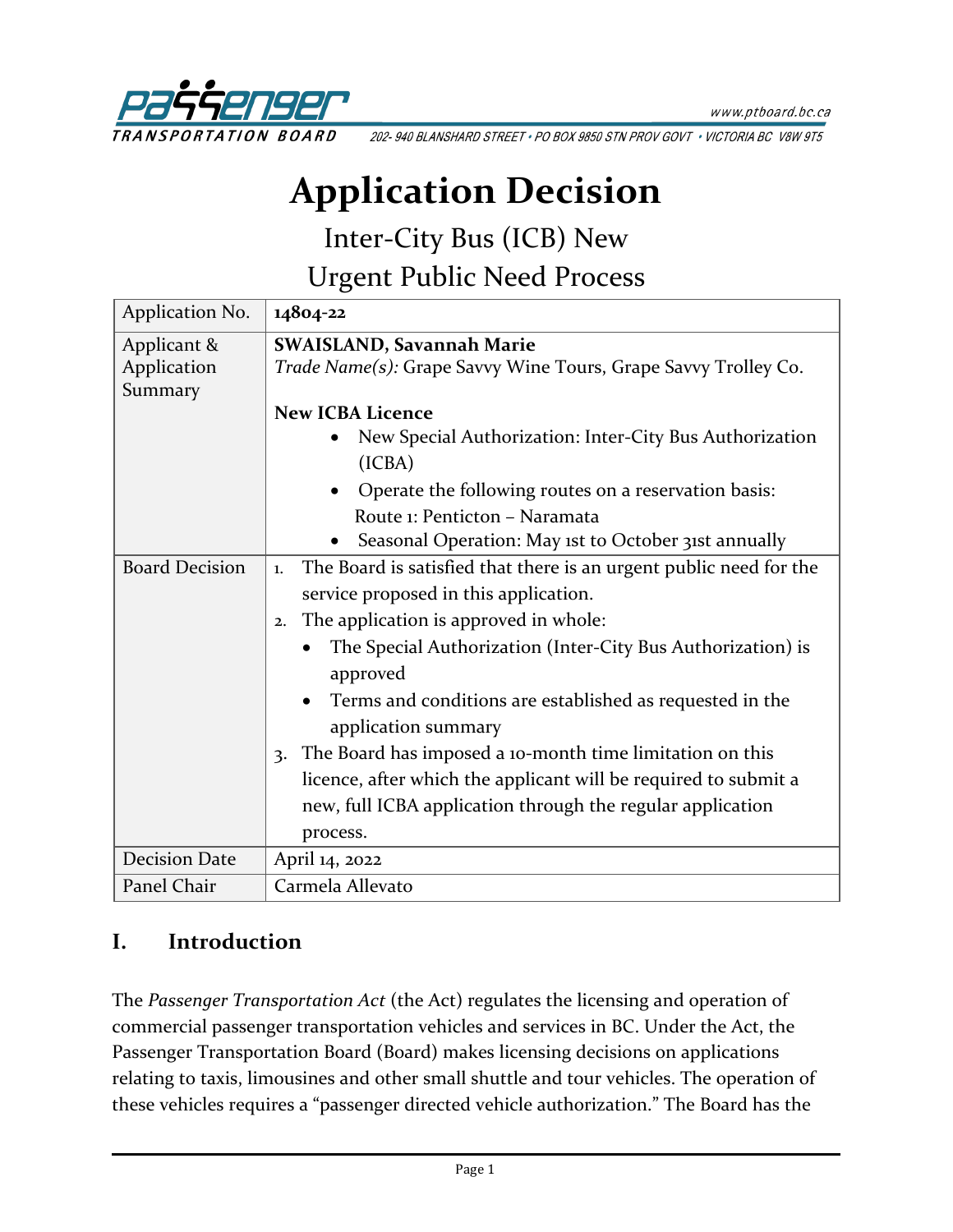authority to consider and approve applications for new licenses as well as applications from existing licensees to change terms and conditions of their licences (including the addition of vehicles to their fleet), change rates to be charged for a service and request Temporary Operating Permits (TOPs). Since September 2019, the Board's mandate has included licensing decisions relating to Transportation Network Services, also known as ride-hailing services.

## **II. Jurisdiction**

This application is made under the Act. As required by section 26(1) of the Act, the Registrar of Passenger Transportation forwarded the application to the Board. Section 26(2) of the Act requires the Board to publish the application and consider written submissions on the application unless, further to section  $26(3)$ , the Board is satisfied that there is an urgent public need for the service proposed in the application.

Section 28(1) governs the Board's consideration of applications as follows:

 $28(i)$  The board may approve, in whole or in part, an application forwarded to it under section 26(1) after considering whether:

- (a) there is a public need for the service the applicant proposes to provide under any special authorization,
- (b) the applicant is a fit and proper person to provide that service and is capable of providing that service, and
- (c) the application, if granted, would promote sound economic conditions in the passenger transportation business in British Columbia.

Section 28(2) states that the Board must, if it approves an application, specify the special authorization that should be included in the licence, if issued by the Registrar.

Section  $28(3)$  states that the Board may establish terms and conditions that apply to a special authorization included in a licence.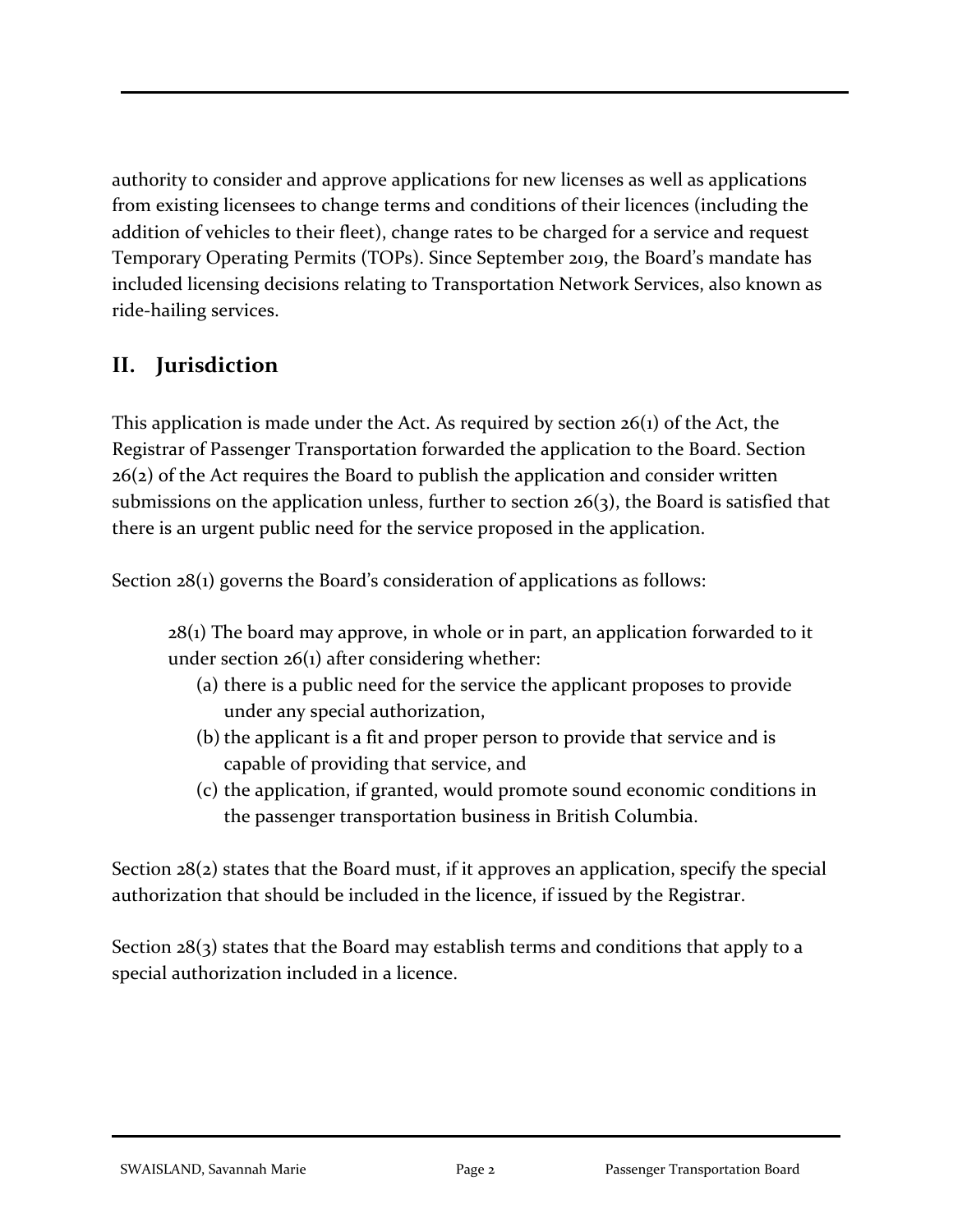# **III. Application**

### **(1) Applicant**

The applicant, Savannah Marie Swaisland ("Swaisland"), is a sole proprietor. The applicant's office is located in Penticton, British Columbia. Swaisland holds Passenger Transportation Licence 75186 which is a General Authorization (the "GA" licence) issued by the Registrar of Passenger Transportation under the Act. Under the GA, Swaisland operates under the trade names of Savvy Wine Tours and Grape Savvy Trolley  $Co.$ 

The GA authorizes the operation of one or more motor vehicles as general passenger vehicles between points in the province, or any point in the province and beyond the British Columbia border or from the British Columbia border to any point in BC. The sole term and condition of the licence relates to the display of a GA vehicle identifier.

Under the legislative scheme of the Act, general passenger vehicles are all commercial passenger vehicles that are not passenger directed vehicles or inter-city buses and these are licensed by the Registrar of Passenger Transportation. Inter-city buses and passenger directed vehicles such as taxis, transportation network services (TNS or ride-hailing) or limousines, are licensed by decision of the Board.

As this is an application for a Special Authorization: Inter-City Bus (ICB) Authorization it is within the exclusive jurisdiction of the Board.

#### **(2) Applicant's Request & Explanation**

The applicant seeks an ICB licence to operate two vehicles, "trolley" type of buses for a hop-on hop-off service providing a minimum of three trips per day between Penticton and Naramata with predetermined stops at various locations along the Naramata Bench of the Okanagan wine country area. The service would operate from May 1 to October 31.

The applicant provided the following public explanation that was published in the Application Summary: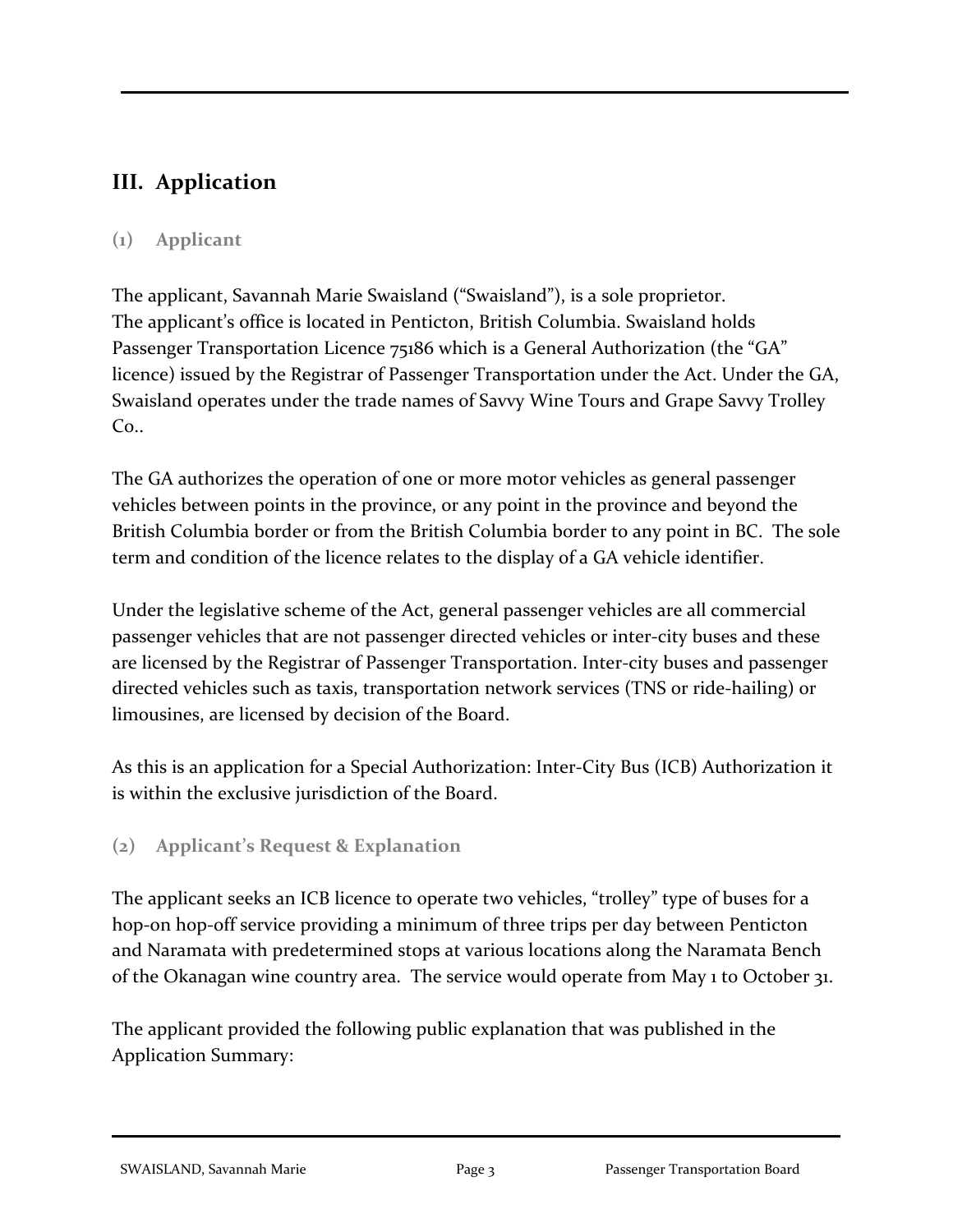*"A pioneer in Okanagan tourism, Grape Savvy Trolley Co. is aimed to be the most convenient and affordable way to experience Penticton and Naramata wine country. A hop-on, hop-off service which gives both locals and tourists alike responsible access to all breweries, cideries, and wineries as well as beaches, attractions, and small businesses in the heart of Penticton and the Naramata Bench. Grape Savvy Trolley Co. will be stopping at several preselected stops, operating on a continuous loop, allowing guests to access as many local attractions as desired during their day. Grape Savvy Trolley Co. aims to be a recognized, safe, and valued mode of transportation and experience in the region, with a focus on supporting the local wine industry as well as all local tourism related small businesses*."

## **(3) Overview of Applicant Materials**

The applicant submitted application forms and other materials that meet Board application requirements. The applicant's materials included a business plan and financial statements with details about the planned operation and information about the management team. The applicant also submitted copies of media coverage of the proposed service and 25 letters from individuals and business indicating that they would use the service.

## **(4) Procedural Matters**

Section 17 of the Act allows the Board to conduct written, electronic or oral hearings, or any combination as the Board, in its sole discretion, considers appropriate. This application is being conducted by way of a written hearing.

# **IV. Analysis and Findings**

I will first examine the matter of *urgent public need*. If I find that there is an urgent public need for the service, I will then consider the applicant's fitness and whether approval of the application will promote sound economic conditions in the passenger transportation business.

**(1) Is there is an urgent and public need for the service proposed in this application?**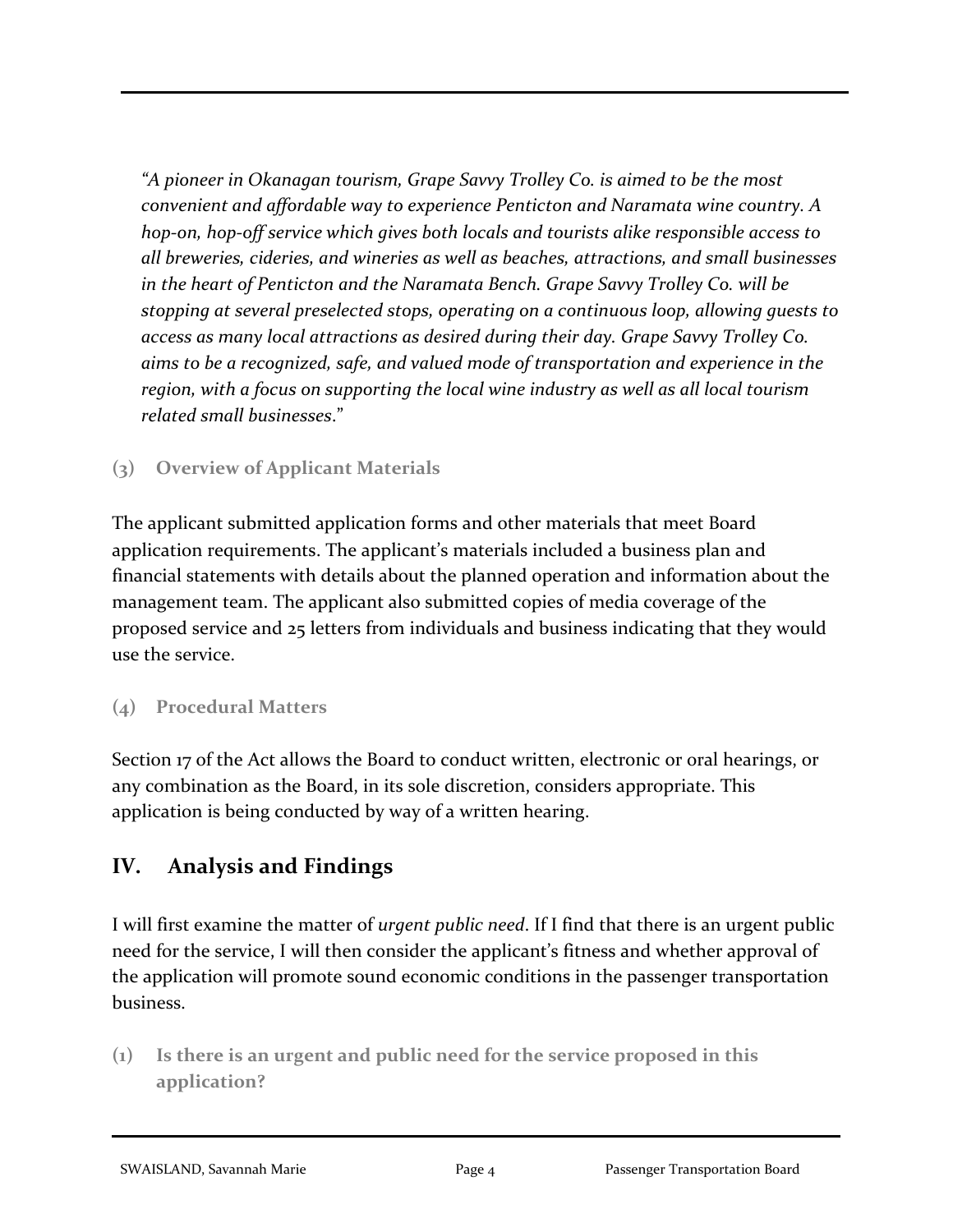*Urgent* is relative to the public's need, not the applicants. When the Board is satisfied that an urgent and public need exists for a proposed service, it may proceed with the application and make a decision without publishing notice or considering submissions. Proceeding this way is an exception to the Board's public process for considering applications. When an applicant claims that there is an urgent and public need for its proposed service, the Board expects the applicant to demonstrate that there is a need which is both urgent and public.

In determining whether there is an urgent and public need, the Board may consider such things as:

- Whether other licensees are available to provide the service to the public
- Whether there is a real public demand for the service
- How the urgency came to exist
- Whether any of the urgency was due to the applicants' delay

If the Board accepts the applicant's claim and decides to proceed without publishing the application, it may set an authorization period of less than one year and require an operator to submit a new, full application that would proceed through the Board's regular application process.

As described above, the proposed service is a hop-on hop-off service on the Naramata Bench of the Okanagan wine country. The service would operate two trolleys, each with a capacity of 35 passengers, between Penticton and Naramata three times a day, stopping at various breweries, cideries, wineries as well as beaches, attractions and small businesses. The service would operate between May 1 and October 31. Passenger reservation would be online or by way of an app. Pick up and drop off points include Penticton and Naramata hotels and privately owned businesses. Drivers must have a class 1 or 2 BC Driver's Licence, a clean driving record, successful background and reference checks and pass a drug test. Drivers will be recruited by word of mouth, online advertising or by referrals.

In November 2021, Swaisland contacted the Passenger Transportation Branch (Branch) regarding the addition a new service, Grape Savvy Trolley Co. to the GA licence. In an email dated November 9, 2021, the Branch sent her an updated licence with the additional trade name of "Grape Savvy Trolley Co." and asked that she provide them ICBC insurance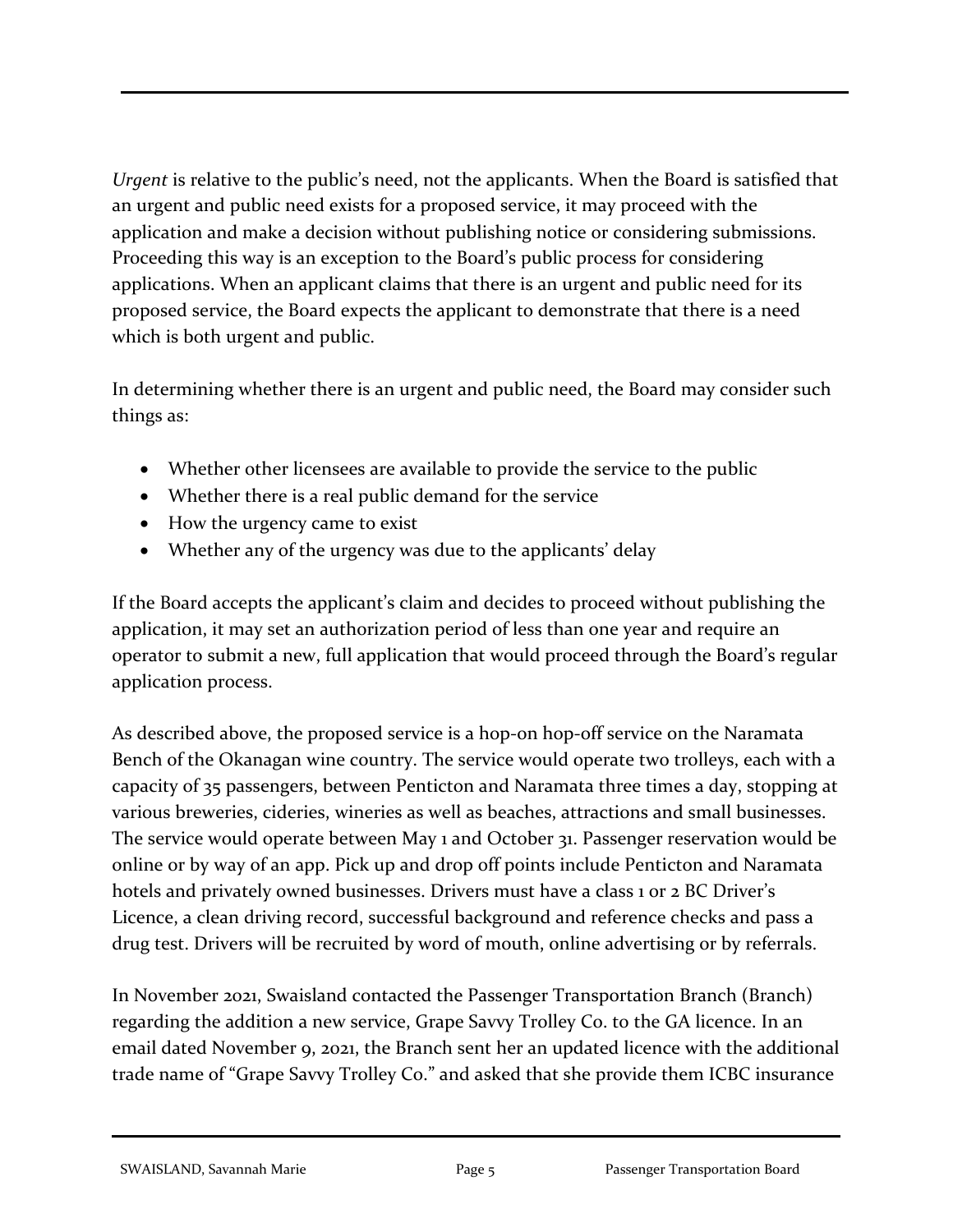documents and commercial vehicle inspection reports as soon as possible. Swaisland submitted these documents on March 25, 2022.

Swaisland states that with the updated licence in hand she proceeded to purchase two trolleys, hire staff and invest a significant amount of money in advertising and received significant local media coverage about the start of her business on May 1, 2022.

The applicant states that there are no other services of this kind in the region. By that, the applicant means there are no other trolley style hop-on hop-off services operating between Penticton and Naramata and on the Naramata Bench.

The applicant has also provided supporting documents indicating that there is a public need for this type of service showing that there are persons that would use the service and businesses that would benefit from it. The application includes a news media story about the launch of the service which had some 100 positive comments and indications of support. Additionally, I have reviewed the emails from individuals and wineries that were submitted by the applicant all indicating support for the service and interest in using it. Some have already requested reservations for the service. It appears from the evidence that a significant amount of expectation has been created in the community around the launching of this service and that there is a market for this type of service in the community.

A determination that the application meets the UPN criteria means that a decision may be made without advance publication and thus denying others, including other competitors, the opportunity to be heard. When assessing urgency, the Board considers a number of factors including whether there are other licensees available to provide the service and whether any of the urgency was due to the applicant's delay. In this case, while there are other wine tour operators, there are not "trolley" type of inter-city bus service and based on the evidence, the delay does not appear to be due in any way to the applicant's conduct. The applicant proceeded on the basis that the updated GA licence granted in November 2021, and renewed March 2022 and incurred significant expenses for the launch, including expenses related to advertising and raising public awareness of the business. It appears that upon further review by the Branch that it was determined that the application required a Special Authorization ICB and not a GA, and by then the train, or trolley, had left the station so to speak.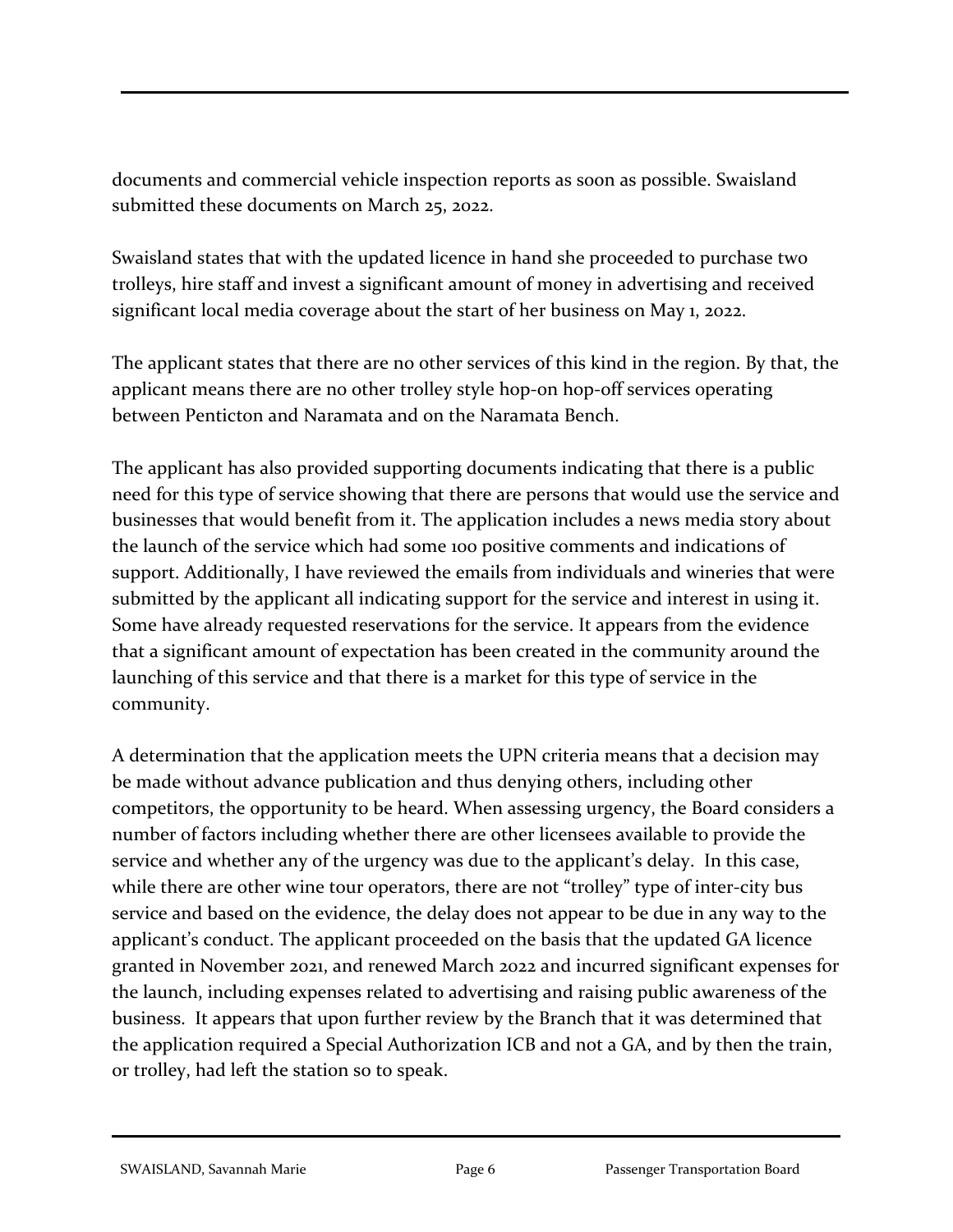Based on the evidence noted above, I find that there is urgent and public need for the service proposed in the application. Publication of this application is not required. I am continuing with the consideration of evidence relating to section 28(1) of the Act.

**(2) Is the applicant a fit and proper person to provide its proposed service, and is the applicant capable of providing the service?**

The Board looks at this question in two parts:

- (a) is the applicant a *fit and proper person* to provide the proposed service; and,
- (b) is the applicant *capable* of providing the service?

First, with *fit and proper*, the *Oxford English Dictionary* defines *fit* as including "well adapted or suited to the conditions or circumstances of the case, answering the purpose, proper or appropriate … possessing the necessary qualifications, properly qualified, competent, deserving." Also, the dictionary defines *proper* as including "suitable for a specified or implicit purpose or requirement; appropriate to the circumstances or conditions; of the requisite standard or type; apt, fitting; correct, right." When looking at whether an applicant is fit and proper, the Board does so in the context of the passenger transportation industry in British Columbia. This includes the regulatory system that grants businesses a licence which confers on them both the authorization they need to provide their service and an ongoing obligation to operate in accordance with proper standards of conduct.

Second, capability is generally understood to mean that an applicant has the ability or qualities necessary to skillfully and effectively meet its obligations and achieve the results it says it will achieve. When looking at capability, the Board reflects on whether the applicant has demonstrated that it has the knowledge and understanding of relevant regulatory requirements and policies that govern passenger transportation providers, and whether it is able to comply with those requirements. It also looks at whether the applicant has the background, skills and knowledge to manage its proposed service, and the financing to operate it. The Board expects an applicant to demonstrate its competence and ability by providing sound and realistic information in its business plan and financial statements that is consistent and compatible with the transportation service it proposes.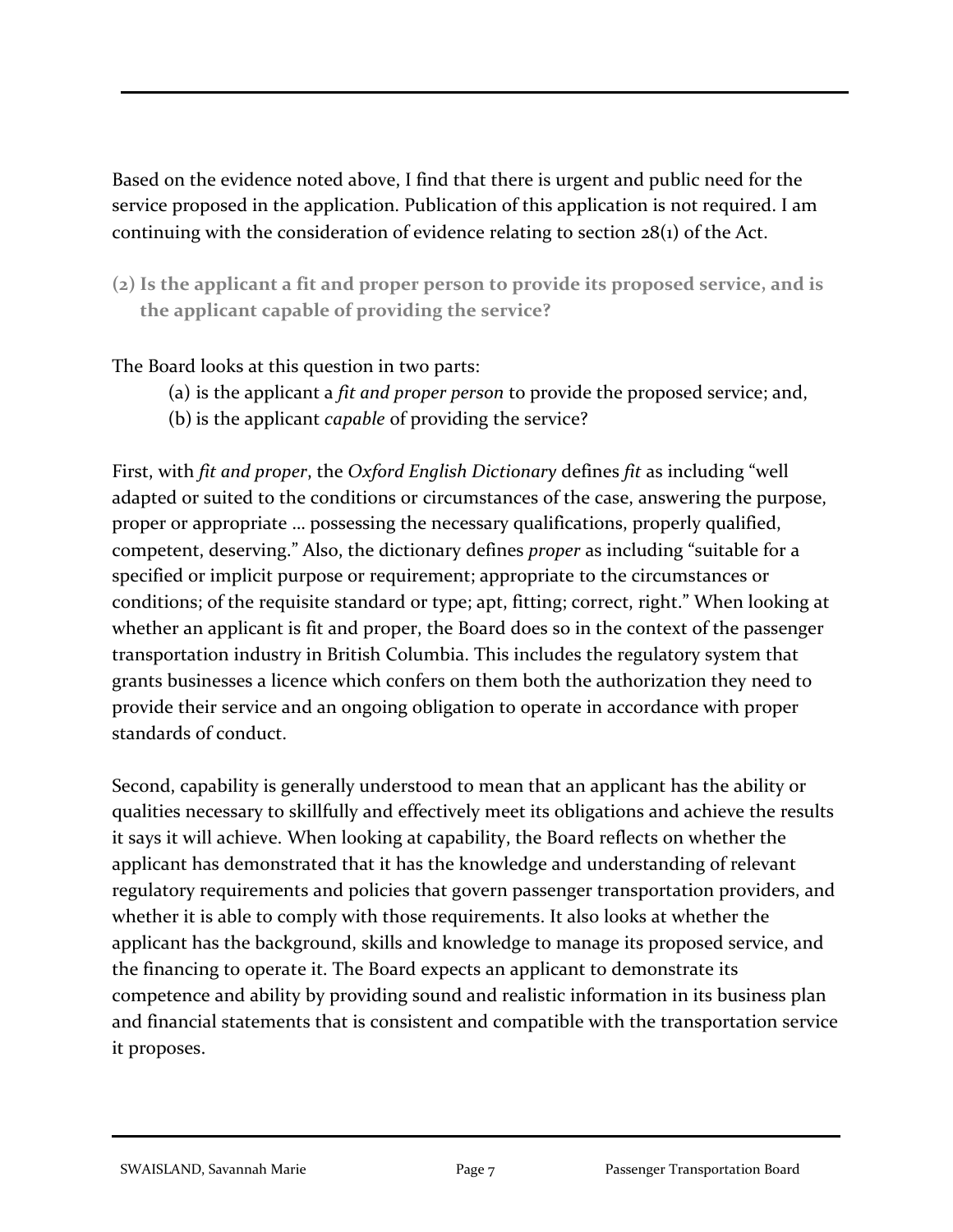The applicant has a National Safety Code Rating of Satisfactory—Unaudited which is acceptable to the Board. Swaisland signed the Disclosure of Unlawful Activity and Bankruptcy forms which raise no concerns for the Board. Swaisland has 20 years' experience in the wine industry and for the last three years she has operated Grape Savvy Wine Tours in the Penticton/Naramata Bench area. The Grape Savvy Wine Tours' Chief Administrative Officer also has decades of experience in various administrative management roles and for the last four years has operated a web design and bookkeeping business.

The financial information indicates that the applicant is financially capable of providing the service approved by the Board.

Based on the information and evidence above, I am satisfied that Savannah Marie SWAISLAND is a fit and proper operator, and has demonstrated that it has the knowledge, understanding and resources to be capable of providing the service.

**(3) Would approving the application promote sound economic conditions in the passenger transportation business in British Columbia?**

In considering sound economic conditions, the Board strives to balance public need for available, accessible and reliable commercial passenger transportation services with overall industry viability and competitiveness. The Board considers the issue from a wideranging perspective, which includes a consideration of harm to other industry participants. Generally speaking, it is the Board's view that the overall economic interests of the transportation business weigh more heavily than the economic and financial interests of any particular applicant or submitter.

The Board acknowledges that the tourism industry is picking up as the economy in the province emerges from the pandemic and the Board has found that there is a public need for the proposed service. The proposed service would improve convenience and fill a need for this type of service in the community and for visitors to the community.

However, as the matter is proceeding by way of urgent public need without giving the opportunity to other industry participants to comment on the potential impact of this service, in these circumstances I am going to exercise the Board's discretion (Operational [Policies II.2 UPN\)](https://www.ptboard.bc.ca/documents/operational-policies.pdf) and authorize the service for a period of 10-months at which time the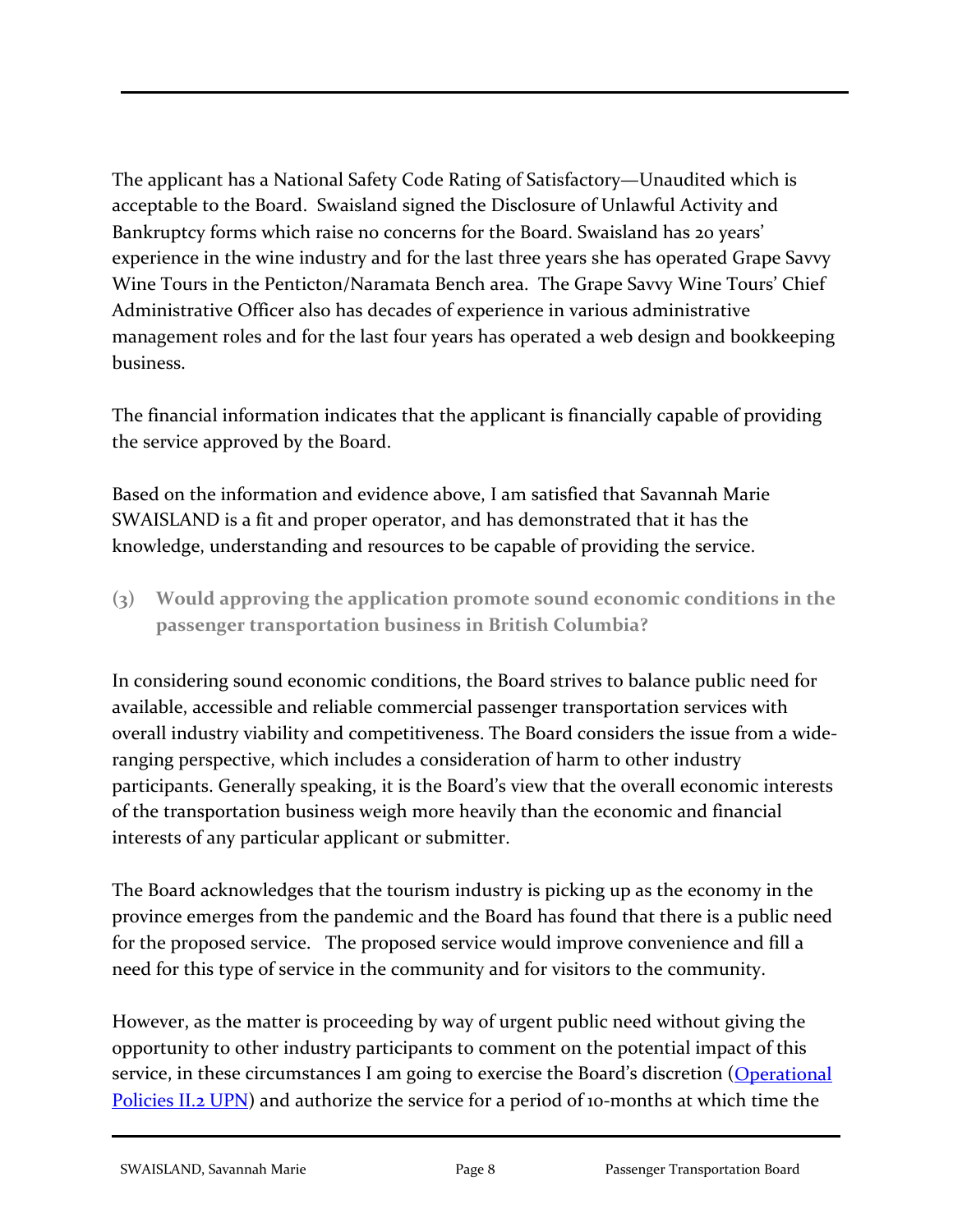applicant will be required to submit a new, full ICBA application that would proceed through the Board's regular application process.

Based on the evidence noted above, I find that approving the application for 10-months under the above noted time limitation, would promote sound economic conditions in the passenger transportation industry in British Columbia.

## **V. Conclusion**

For the reasons above, this application is approved for a 10-month time limitation, and I establish the requirements that follow in appendices to this decision:

- Appendix 1: Notices Respecting This Approval
- Appendix 2: Approved Terms and Conditions of Licence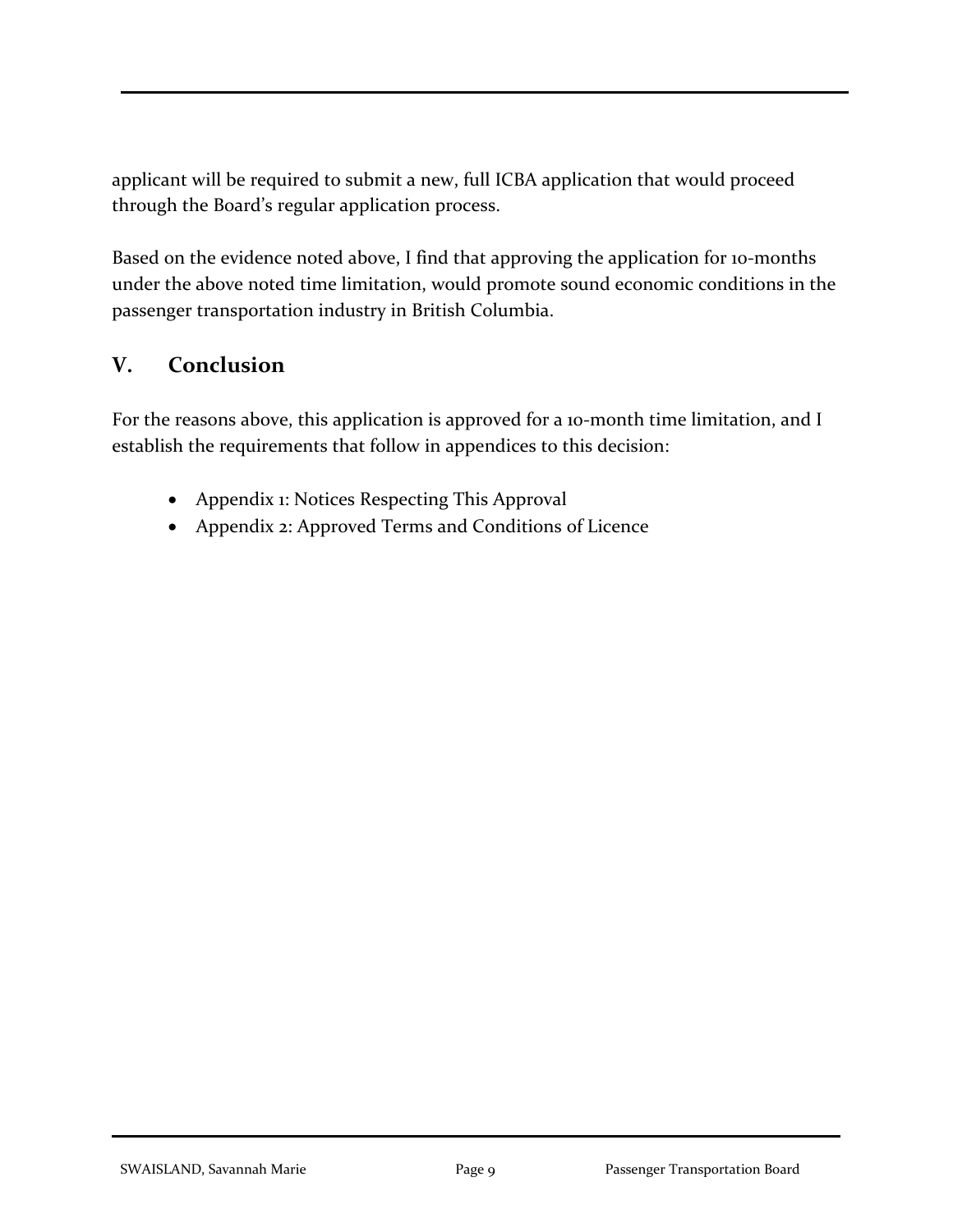## **SWAISLAND, Savannah Marie**

Grape Savvy Wine Tours, Grape Savvy Trolley Co.

**Appendix 1:** Terms & Conditions: Issuance of Licence with ICB Authorization

#### **1. General:**

A Passenger Transportation Licence must be issued by the Registrar of Passenger Transportation under section 29 of the Passenger Transportation Act.

#### **2. Direction to the Applicant:**

Unless otherwise ordered by the Passenger Transportation Board, **SWAISLAND, Savannah Marie**. must, no later than June 14, 2022:

- a. post time schedules online and make available to the public online its reservation system to enable advance bookings.
- b. provide copies or links to the Registrar of Passenger Transportation.

#### **3. Notice to Registrar**

A licence that includes the Inter-City Bus Authorization approved by the Board in this decision may only be issued after the Registrar is satisfied that **SWAISLAND, Savannah Marie** has met requirements set out in 2(a) above.

**This licence expires 10-months from issuance, at which time the licensee must submit a new, complete Inter-City Bus Authorization application through regular Board processes.**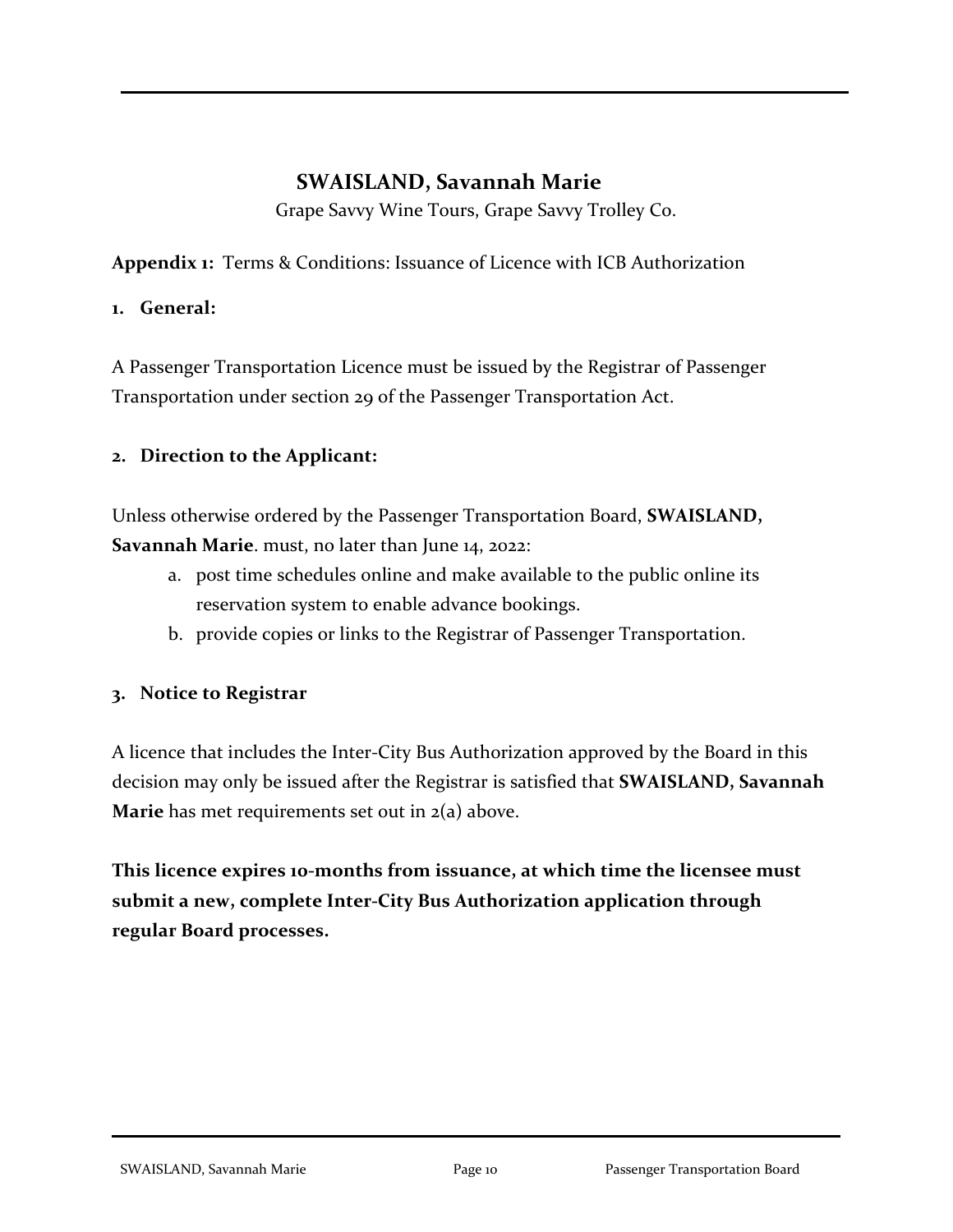# **SWAISLAND, Savannah Marie**

Grape Savvy Wine Tours, Grape Savvy Trolley Co.

**Appendix 2:** Approved Terms and Conditions of Licence

| <b>Special Authorization</b><br><b>INTER-CITY BUS AUTHORIZATION (ICBA)</b><br><b>Terms &amp; Conditions</b> |                                                                                                                                                                                                                                                                                               |  |
|-------------------------------------------------------------------------------------------------------------|-----------------------------------------------------------------------------------------------------------------------------------------------------------------------------------------------------------------------------------------------------------------------------------------------|--|
| Definitions                                                                                                 | "Board" means the Passenger Transportation Board<br>"Registrar" means the Registrar, Passenger Transportation                                                                                                                                                                                 |  |
| A. Legislative Requirements                                                                                 |                                                                                                                                                                                                                                                                                               |  |
| Vehicle<br>Identifiers                                                                                      | Each motor vehicle operated under this authorization must display,<br>at the times and in the form and manner required by the Registrar,<br>a vehicle identifier that is:<br>(a) issued to the licensee by the Registrar; or<br>(b) authorized by the Registrar to be issued by the licensee. |  |
| <b>B.</b> Services                                                                                          |                                                                                                                                                                                                                                                                                               |  |
| <b>Services</b>                                                                                             | Transportation of passengers must be provided:<br>(a) on a scheduled basis; and<br>(b) in accordance with minimum frequencies and other terms<br>and conditions of licence that apply to the routes and route<br>points.                                                                      |  |
| Schedules                                                                                                   | The licence holder must publish, in a manner accessible to the<br>general public, a schedule for each route with the time and location<br>of each stop; and must carry in each vehicle a copy of the schedule<br>that the vehicle is following.                                               |  |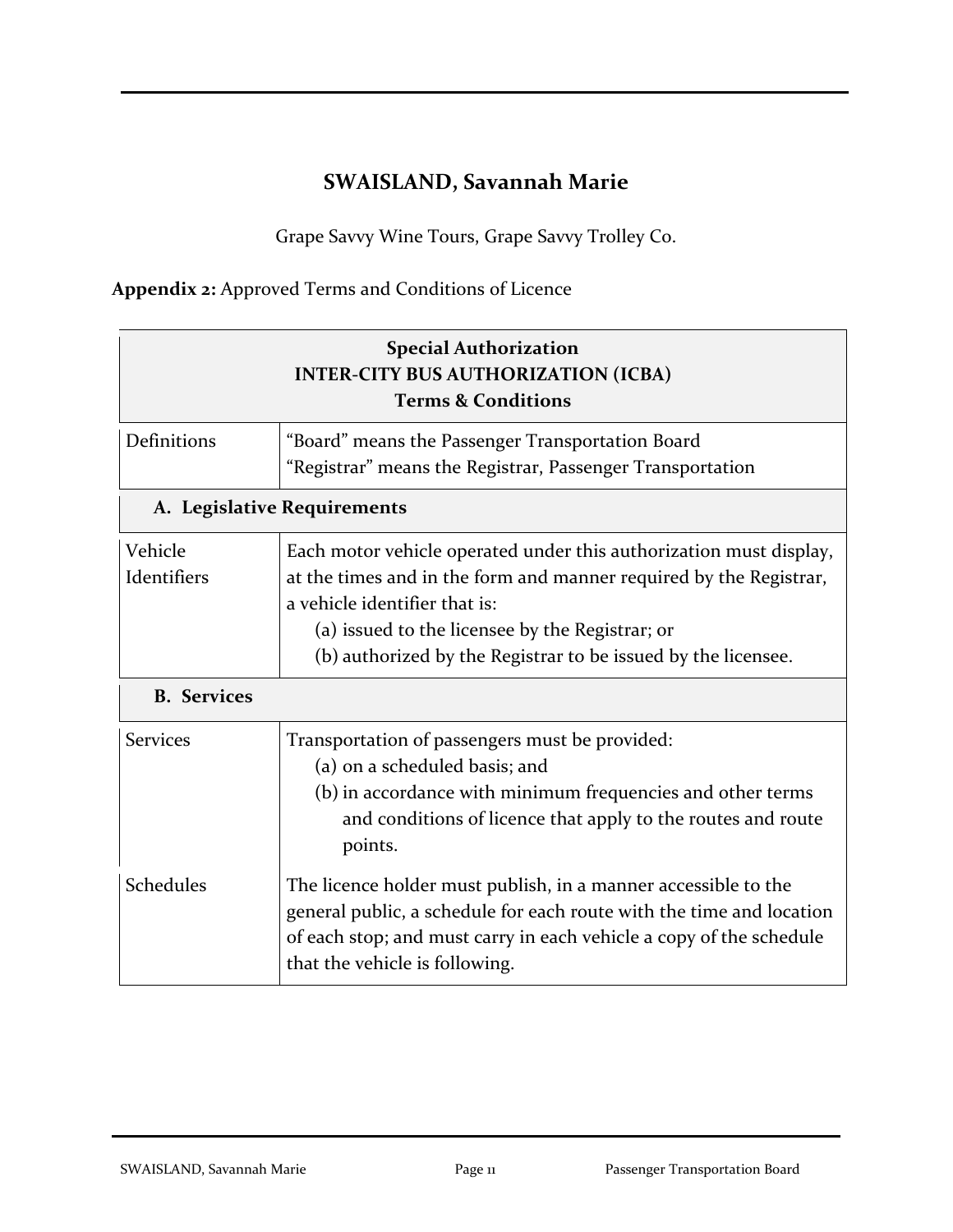| Service Exception                                                            | Routes may only be operated on a "pre-booked" or "reservation<br>required" basis if the route points are:<br>(a) designated as reservation required in the licence;<br>(b) identified as pre-booked or reservation required in all<br>current; published schedule information; and<br>(c) available at all times for pre-booking or reservation on the<br>licensee's website.<br>When these conditions are met and when no reservations have been<br>received for pick up or drop off at one or more points on the route<br>by the time service is scheduled to be provided, the licence holder<br>has the option of not providing service to those points that would<br>otherwise be required. |  |
|------------------------------------------------------------------------------|-------------------------------------------------------------------------------------------------------------------------------------------------------------------------------------------------------------------------------------------------------------------------------------------------------------------------------------------------------------------------------------------------------------------------------------------------------------------------------------------------------------------------------------------------------------------------------------------------------------------------------------------------------------------------------------------------|--|
| Route <sub>1</sub>                                                           |                                                                                                                                                                                                                                                                                                                                                                                                                                                                                                                                                                                                                                                                                                 |  |
| Terminating Point 1:<br><b>City of Penticton</b>                             |                                                                                                                                                                                                                                                                                                                                                                                                                                                                                                                                                                                                                                                                                                 |  |
| Terminating Point 2:<br><b>City of Naramata</b>                              |                                                                                                                                                                                                                                                                                                                                                                                                                                                                                                                                                                                                                                                                                                 |  |
| <b>Route Points</b>                                                          | Minimum Frequencies                                                                                                                                                                                                                                                                                                                                                                                                                                                                                                                                                                                                                                                                             |  |
| City of Penticton<br>3 trips per day (each direction)<br>402 Warren Avenue E |                                                                                                                                                                                                                                                                                                                                                                                                                                                                                                                                                                                                                                                                                                 |  |
| City of Naramata<br>3625 1 Street                                            | 3 trips per day (each direction)                                                                                                                                                                                                                                                                                                                                                                                                                                                                                                                                                                                                                                                                |  |
| Seasonal Operation                                                           | Each year, service must:<br>start on the first day of May<br>cease operation on the last day of October                                                                                                                                                                                                                                                                                                                                                                                                                                                                                                                                                                                         |  |
| <b>C.</b> Other Requirements                                                 |                                                                                                                                                                                                                                                                                                                                                                                                                                                                                                                                                                                                                                                                                                 |  |
| Transfer of a<br>licence                                                     | This special authorization may not be assigned or transferred except<br>with the approval of the Board pursuant to section 30 of the<br>Passenger Transportation Act.                                                                                                                                                                                                                                                                                                                                                                                                                                                                                                                           |  |